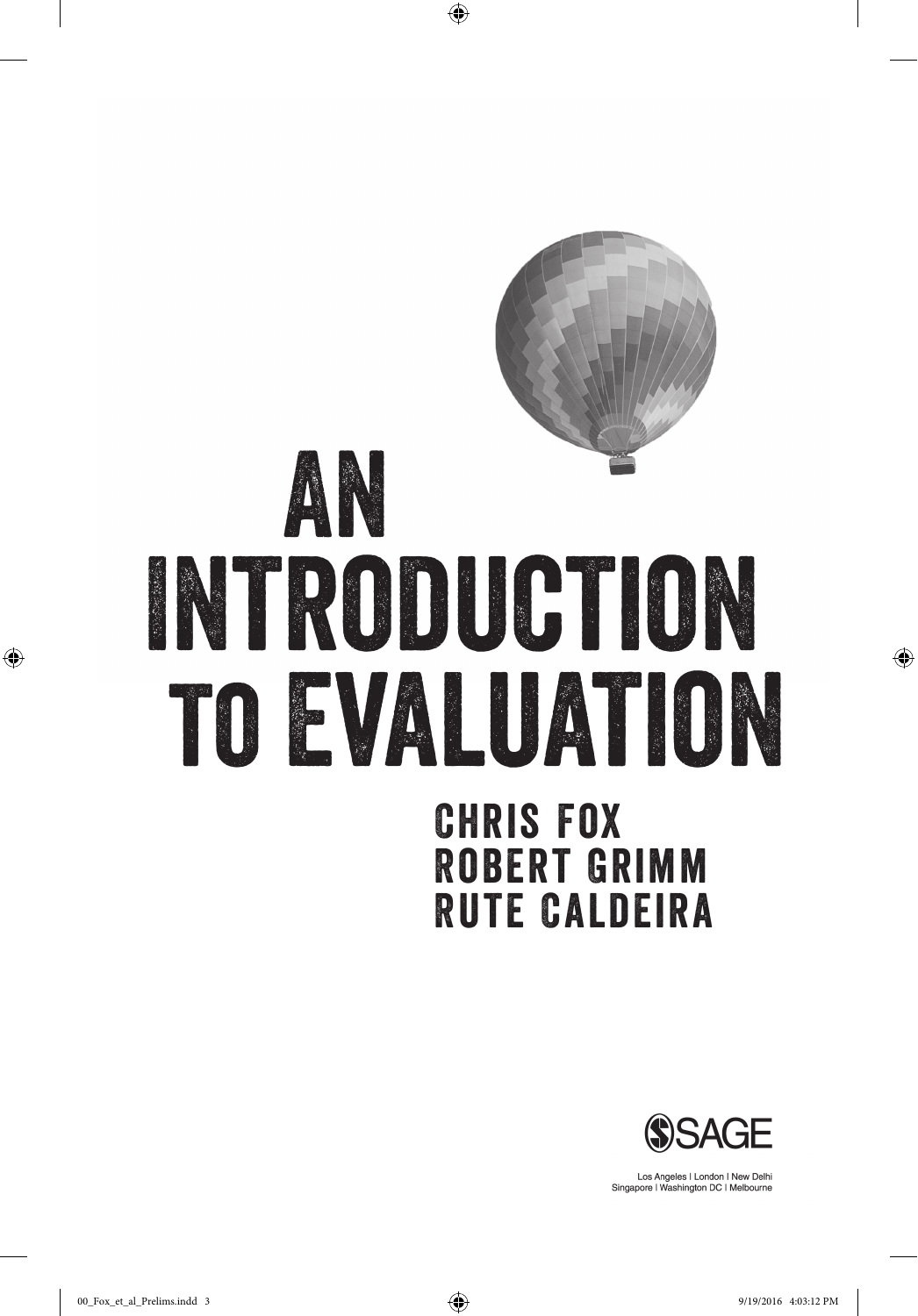⊕

 $\bigoplus$ 

 $\bigcirc$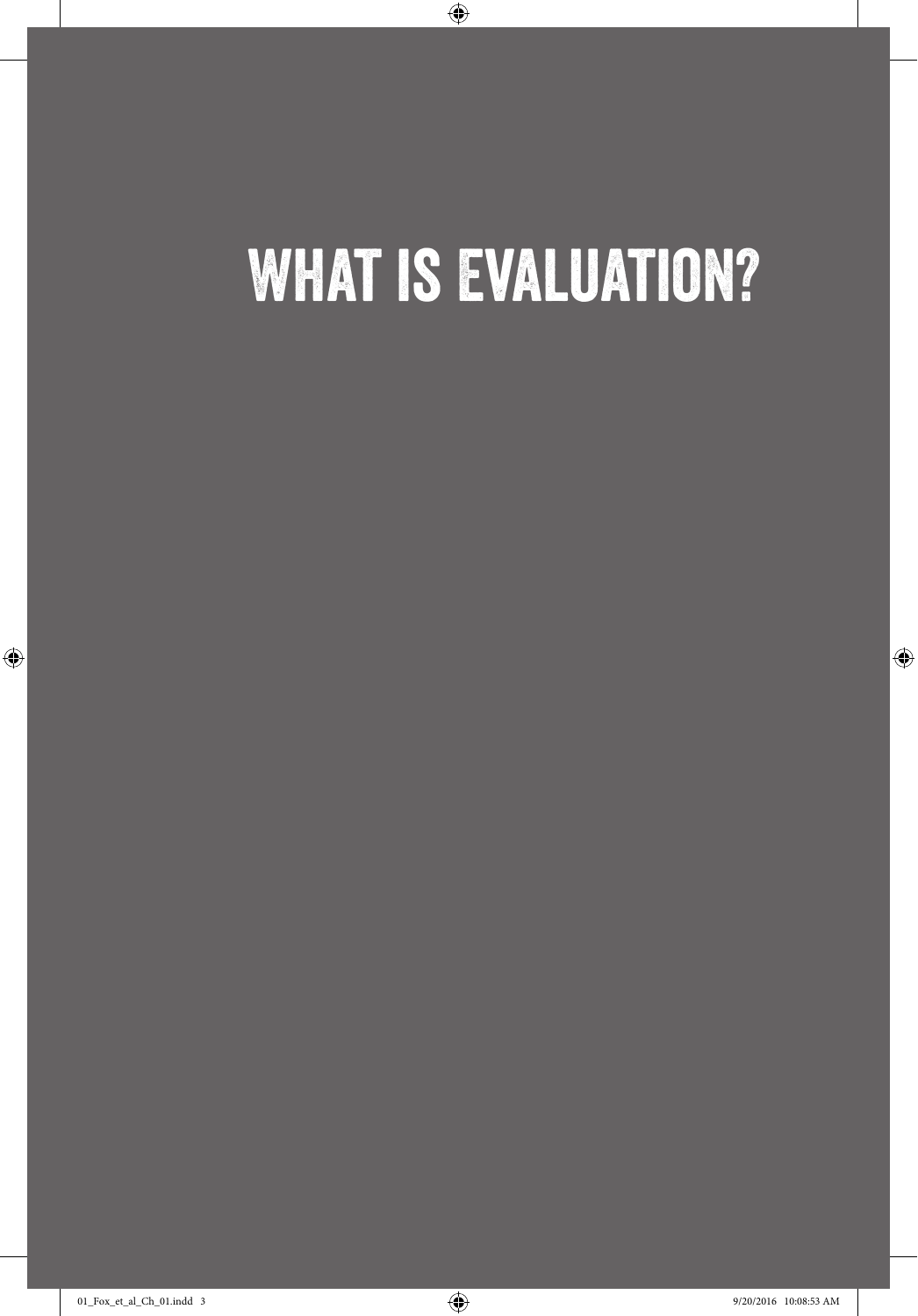⊕

# **INTRODUCTION**

Evaluation is a broad concept and one that is sometimes difficult to distinguish both from other types of research and from related practices such as **monitoring**, performance management and audit. We start this chapter by looking at the various definitions of evaluation, distinguishing those that concentrate on the purpose of evaluation, the methods used in evaluation, and the significance of judgements of value in evaluation. We consider each of these briefly before adopting a definition of evaluation based on judgements of value. This is a definition that emphasises the political dimension of evaluation – a key distinguishing feature that will help us differentiate it from other types of research activity.

Evaluation covers a range of activity types. People commonly talk and write about formative and **summative evaluation**, process (implementation) and impact (outcome) evaluation, and economic evaluation and theory-led evaluation. All of these terms raise questions about the nature and role of evaluation which we will address at various points in the book. In this chapter we will look at types and models of evaluation before discussing some key trends that have shaped the world of evaluation over recent decades.

The final section of this chapter looks briefly at the history of evaluation. It aims to introduce readers new to evaluation to some of the 'big' ideas that have helped shape the sector and are still debated today. In particular the flux between 'scientific' and 'naturalistic' approaches to evaluation is discussed. Many of the ideas raised in this chapter will be developed in detail in later chapters.

# **DEFINING EVALUATION**

Mark et al. (2006) distinguish everyday informal evaluation (How good was breakfast at the restaurant? How did the meeting with the client go?) from systematic evaluation, which they define as:

a social and politicized practice that nonetheless aspires to some position of impartiality or fairness, so that evaluation can contribute meaningfully to the well-being of people in that specific context and beyond. (Mark et al. 2006: 5–6)

They identify three groups of evaluation definitions which concentrate on the purpose of evaluation, the methods used, and the importance of judgements of value in evaluation. We will consider each of these in turn.

# Defining evaluation according to purpose

Mark et al. (2006) identify a group of definitions that concentrate on the purpose of evaluation, typically providing information for policymaking or programme improvement. Their example is Patton's definition:

◈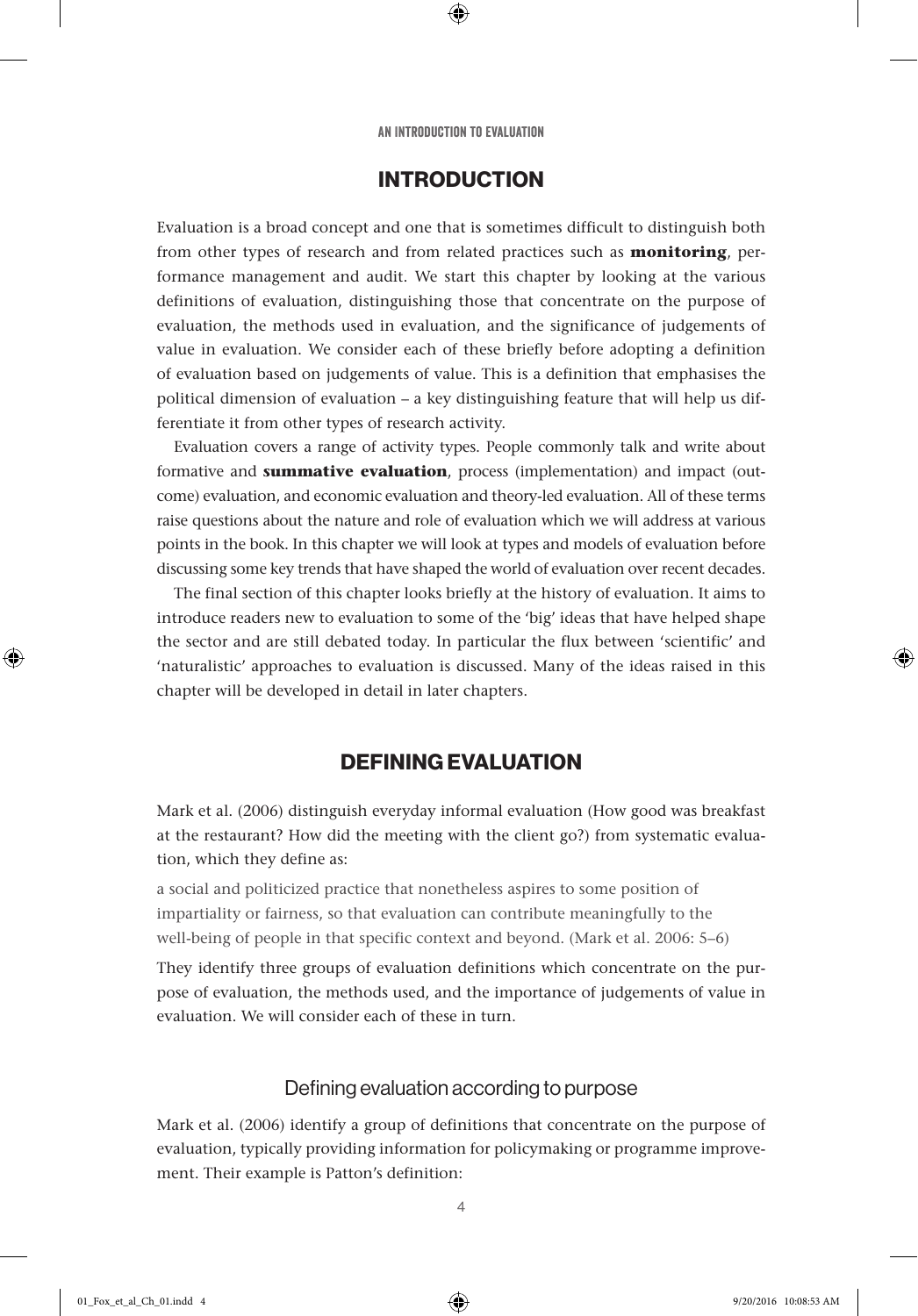⊕

Program evaluation is the systematic collection of information about the activities, characteristics, and **outcomes** of programs to make judgments about the program, *improve program effectiveness, and/or inform decisions about future programming*. (Patton 1997: 23, emphasis added)

# A note on terminology: policy, programme or project?

At this point it is useful to note that in the literature on evaluation we often come across references to projects, programmes and policies. Building on Eggers' work, Palfrey et al. (2012) argue that it is necessary to distinguish between these three evaluation subjects because they might offer the evaluator different opportunities to contribute to decision making. They suggest that:

- a project is a planned activity aimed at achieving specified goals within a prescribed period
- z a programme is a set of separate planned activities unified into a coherent group
- z a policy is a statement of how an organisation or government would respond to particular eventualities or situations according to its agreed values of principles

In this book, while we accept that projects, programmes and policies present different evaluation opportunities and challenges, for the sake of brevity our default position will be to refer to 'programme' evaluation unless there is a need to distinguish one from another.

# Defining evaluation according to method

Another group of evaluation definitions identified by Mark et al. (2006) outline evaluation in terms of methods. An example comes from Rossi et al.:

Program evaluation is *the use of social research methods to systematically investigate*  the effectiveness of social intervention programs in ways that are adapted to their political and organizational environments and are designed to inform social action to improve social conditions. (Rossi et al. 2004: 16, emphasis added)

Defining evaluation in terms of methods can be potentially helpful in distinguishing it from similar practices such as monitoring, performance management, auditing and accreditation. However, in turn this raises questions about what distinguishes evaluation from research (Palfrey et al. 2012).

> Evaluation distinguished from monitoring, performance management, audit and accreditation

Monitoring, performance indicators (PIs) and broader performance management process have proliferated across the public, private and, increasingly, the not-for-profit

◈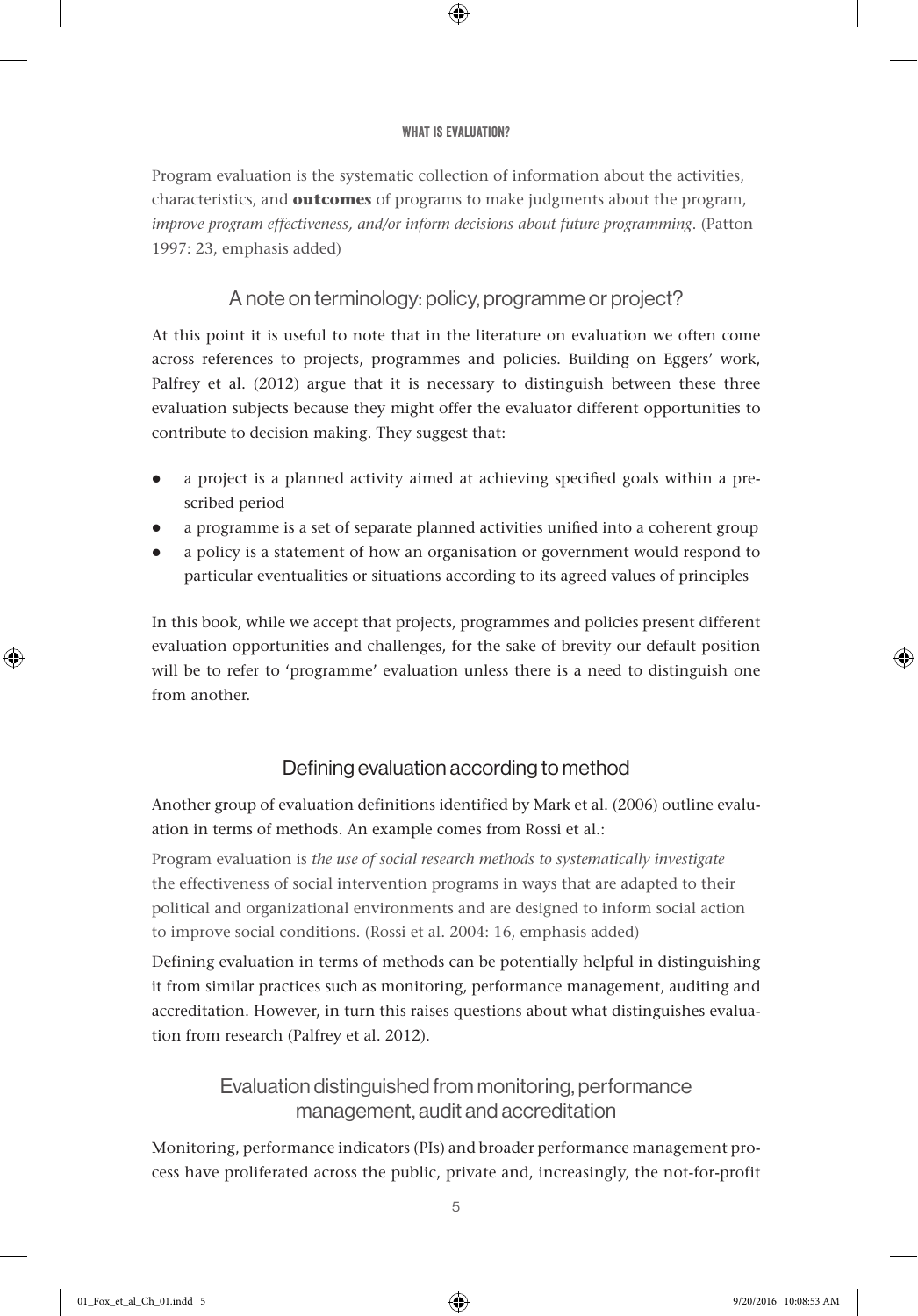⊕

sectors in the last few decades. We can link this proliferation to the development of 'New Public Management'. Often associated with reforms to the public sector that were introduced during the administrations of Prime Minister Margaret Thatcher in the UK and President Ronald Reagan in the US, New Public Management (NPM) involved structural changes to the public sector and the introduction of business methods into government (Hill and Hupe 2014), as well as practices such as shrinking the size of the state so that government reduced its service delivery capacity, contracting out government services to the private and not-for-profit sectors, a greater emphasis on the choice available to service users, and the creation of new public–private vehicles to deliver services (Hill and Hupe 2014). The adoption of business practices, a greater focus on managing by **outputs** and the increased 'marketisation' associated with NPM contributed to the proliferation of performance management measures.

Palfrey et al. (2012: 19, citing Carter et al. 1992) suggest that PIs are very useful as 'tin openers' because they help us clarify questions about performance. In this sense, they are a valuable starting point for evaluation, but are not a substitute for evaluation that incorporates the use of research methods (Palfrey et al. 2012).

Audit has also proliferated in the UK and US. Power (1997) charts a move from traditional audits that focus on financial probity to audits that ask broader questions about organisational performance and 'Value for Money' (VFM) (Palfrey et al. 2012). However, deciding on what matters in VFM involves value judgements (ibid.) and by imposing values audits can have unintended and dysfunctional consequences for the audited organisation. Evaluation does not avoid such value judgements but social scientists recognise their importance and have developed a number of strategies to avoid or incorporate them, depending upon the social science tradition they come from.

Accreditation has been used widely in the UK public sector as a strategy for setting standards for the performance of organisations and often starts with self-evaluation (Palfrey et al. 2012). Well-known examples in the UK include the use of 'Trust' status in sectors such as health and 'Investors in People' – a government agency that accredits organisations that demonstrate good practice in workforce management (ibid.).

If the 'research' component is what distinguishes evaluation from practices such as PIs, audits and accreditation, what is it then that differentiates 'evaluation' from 'research'?

# Distinguishing evaluation from research

The distinction between evaluation and research is discussed by Lincoln and Guba (1986) who note that both are forms of 'disciplined inquiry' and use many of the same tools or methods. However, having such shared methods does not make

◈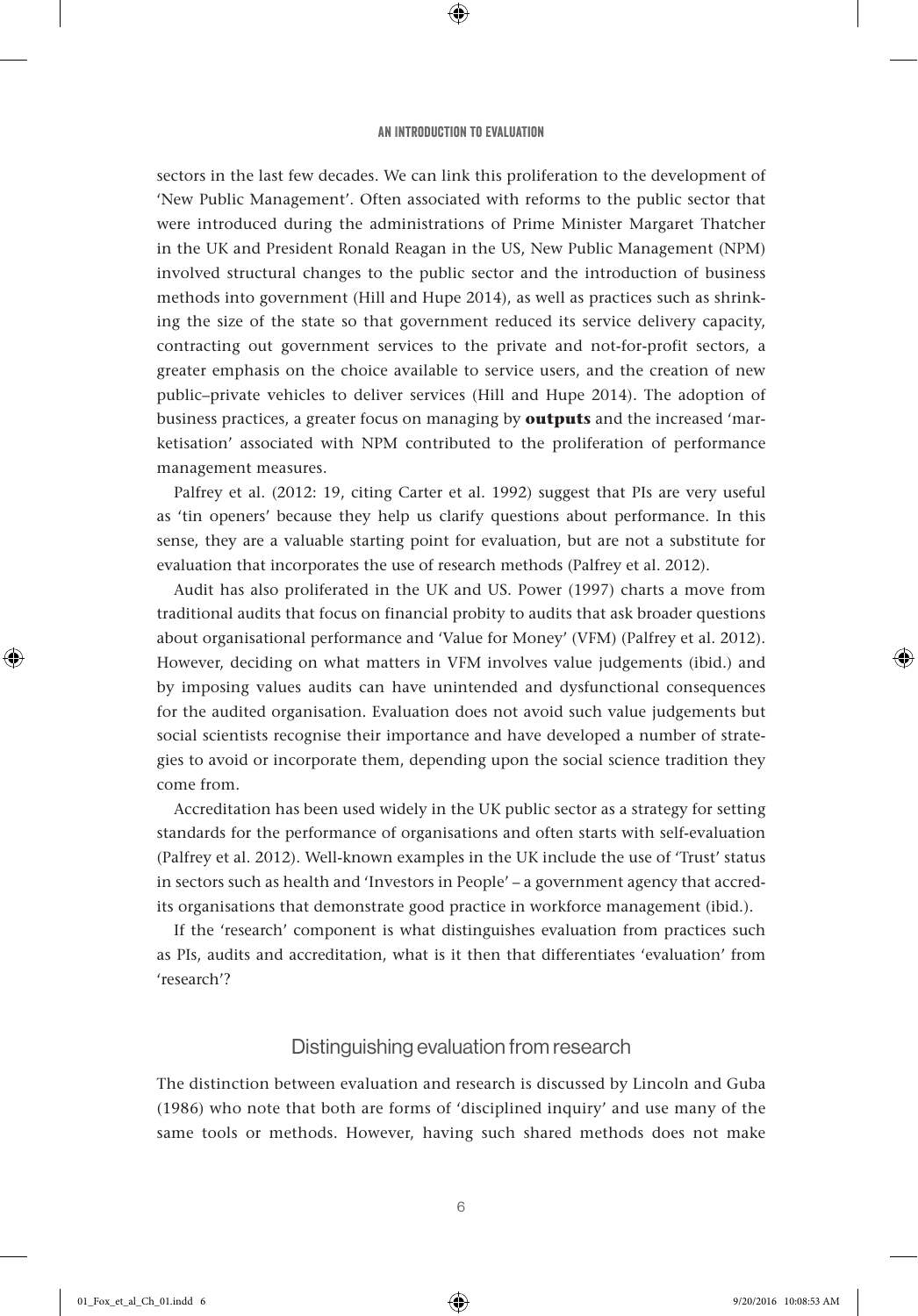⊕

them one and the same thing. Lincoln and Guba argue that 'to assert identity or similarity on the basis of common methods would be analogous to saying that carpenters, electricians, and plumbers do the same thing because their tool kits all contain hammers, saws, wrenches, and screwdrivers' (1986: 547). The key distinction between evaluation and other types of research is the importance of values of judgement in evaluation.

# Defining evaluation according to judgements of value

This brings us to the third group of definitions identified by Mark et al. (2006), which concentrate on the function evaluation serves and assume that evaluation involves judgements of value. As an example of a definition of evaluation based on judgements of value, Mark et al. (2006) cite Scriven's definition:

Evaluation refers to the process of *determining the merit, worth, or value of something*, or the product of that process ... The evaluation process normally involves some identification of relevant standards of merit, worth, or value; some investigation of the performance of the **evaluands** on these standards; and some integration or synthesis of the results to achieve an overall evaluation or set of associated evaluations. (Scriven 1991: 139; emphasis added)

Lincoln and Guba (1986), when considering what makes evaluation different from research, argue that latter is undertaken to resolve a problem while evaluation is undertaken to establish value. They also define research as: 'a type of disciplined inquiry undertaken to resolve some problem in order to achieve understanding or to facilitate action' (1986: 549), whereas evaluation is defined as:

a type of disciplined inquiry undertaken to determine the value (merit and/ or worth) of some entity – the evaluand – such as a treatment, program, facility, performance, and the line – in order to improve or refine the evaluand **(formative evaluation)** or to assess its impact (summative evaluation). (1986: 550)

This difference, which Lincoln and Guba describe as 'monumental', also leads to what they see as a key distinction in the products that result. Whereas research is typically adequately served by a technical report, this by itself is rarely sufficient for an evaluation if it has to meet the needs of, and communicate with, its various audiences (Lincoln and Guba 1986).1

◈

<sup>&</sup>lt;sup>1</sup>Arguably, this distinction in products is diminishing as researchers and research funders place more emphasis on research achieving 'impact' and research knowledge being 'mobilised' more effectively.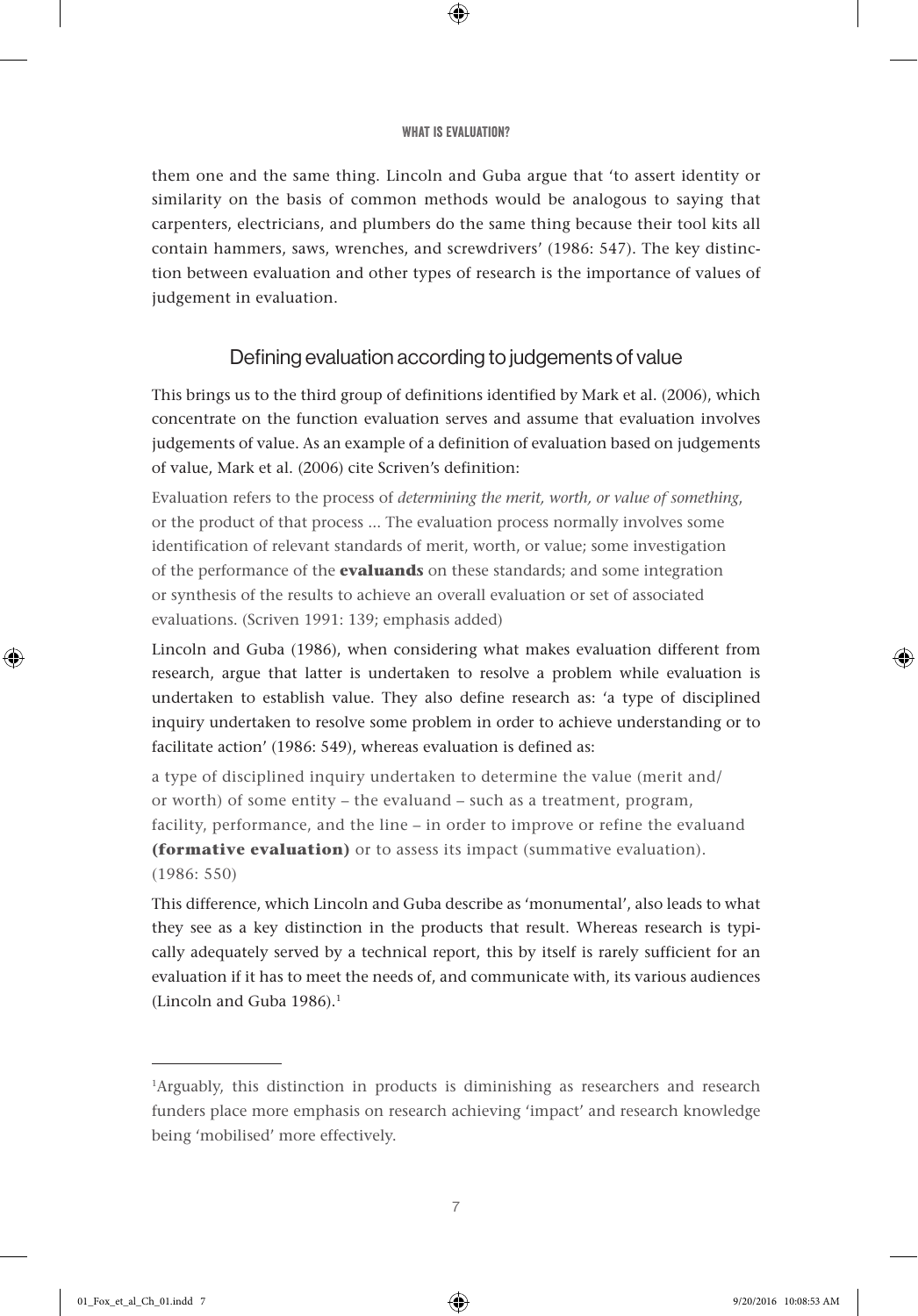⊕

## Our preferred definition of evaluation

The many definitions of evaluation suggest that it is not easy to pin down the concept. Indeed, some observers have argued that this is a pointless task. For example, some evaluators reject objective 'scientific' approaches to evaluation, arguing instead that because the human world is socially constructed evaluation is itself a social construct. There are multiple social constructs and therefore from this relativist point of view there is no right way to define evaluation. Thus, by the end of the decade, Guba and Lincoln were arguing: 'There is no answer to the question, "But what is evaluation really?" and there is no point in asking it' (1989: 21).

We recognise the importance of purpose and methods in defining evaluation, but also take the view that what is crucial for defining evaluation is the emphasis on a process of determining the merit, worth or value of something, along the lines suggested by Scriven.

Distinguishing evaluation from research as a practice designed to establish the value of an entity has notable implications that will resurface throughout this book. If we accept that the purpose of evaluation is to determine the value of the entity being evaluated, and that the products of an evaluation are designed to improve the thing being evaluated or to assess its impact, this has important repercussions for evaluation and for evaluators. If we return to the very first definition of evaluation that we considered, i.e. Mark et al.'s (2006) view of evaluation as a 'politicized practice that nonetheless aspires to some position of impartiality or fairness', we can start to see the potential tensions in a practice that is at once politicised but also aspires to impartiality or fairness.

Some would go further and see in the literature the suggestion that evaluation is either a political activity or that it serves a political purpose (Palfrey et al. 2012). In their review of the relevant literature Palfrey and colleagues distinguish between these two possibilities. Citing the work of Patton (1988) they suggest that, at a minimum, if evaluation is intended to improve services then, in the public sector, the decision makers who will act on evaluation findings are either local or national politicians. In this case evaluation serves a political purpose. However, many commentators on evaluation go further and, as Palfrey et al. (2012) note, with particular reference to the collected work of Guba and Lincoln, some see evaluators as ideologically committed with political sympathies that *should* influence the design of their evaluations. Whichever view is taken, they argue that over recent decades:

evaluation has come to be associated for the past few decades as a potent ally of politicians in that it is a means of assessing the 'value' of projects, programmes and policies. (Palfrey et al. 2012: 29)

The implication of this is that:

◈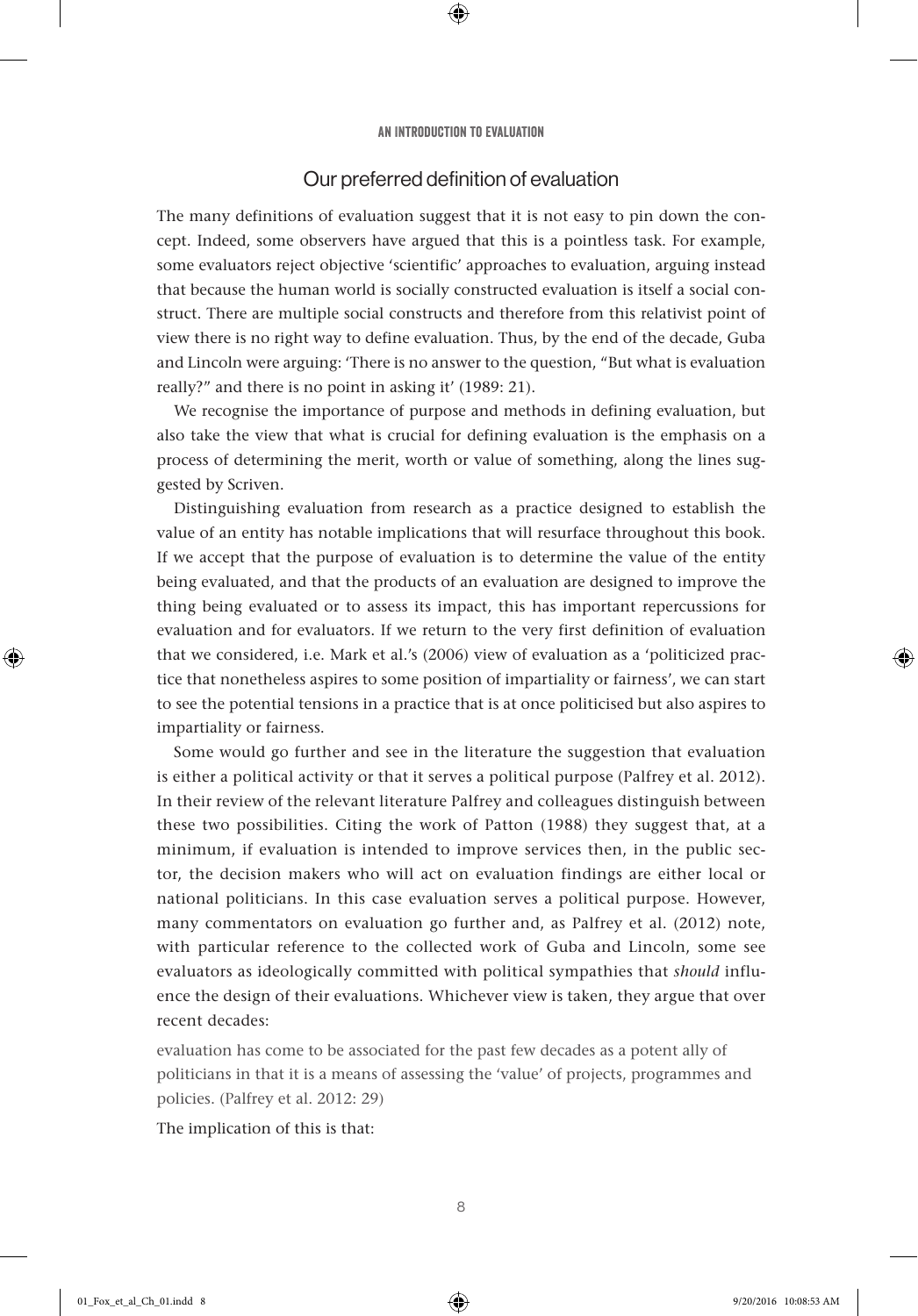⊕

In the real world of politics, despite the mass of literature supporting and promoting evaluation as a subject worthy of intense bookish activity, it has to be acknowledged that for all its intellectualising credentials it is a servant and not an equal of politicians. (2012: 29)

# **DIFFERENT TYPES OF EVALUATION**

A number of distinctions are made when describing different types of evaluation and we look at some of the more common ones here.

# Formative and summative evaluation

Scriven (1967) makes a distinction between formative and summative evaluation, which Lincoln and Guba (1986) suggest are, broadly speaking, aims of evaluation:

The aim of formative evaluation is to provide descriptive and judgmental information, leading to refinement, improvement, alterations, and/or modification in the evaluand, while the aim of summative evaluation is to determine its impacts, outcomes, or results. (Lincoln and Guba 1986: 550)

A less technical, but similar definition is provided by Robson:

Formative evaluation is intended to help in the development of the programme, innovation or whatever is the focus of the evaluation. Summative evaluation concentrates on assessing the effects and effectiveness of the programme. (Robson 2011: 181)

However, the distinction between summative and formative evaluations is not absolute (Robson 2011). For example, determining whether or not a policy has had an impact often involves asking questions about how it has done so, for whom, why, and under what conditions (Government Social Research Unit 2007a). These two broad approaches tend to carry with them some assumptions about the nature of the evaluation undertaken. For example, a formative evaluation needs to be carried out and reported in time for modifications to the policy, programme or project (Robson 2011), implying that the audience for the evaluation might more likely be programme managers as opposed to policymakers or the public. This in turn implies the evaluator might have a more interactive role and that data collection will be continuous, possibly with a greater emphasis on qualitative data collection. A summative evaluation implies that the audience are more likely to be policymakers, programme funders or the public, and that the role of the evaluator could be more independent and removed from evaluation subjects, with a focus on outcome

◈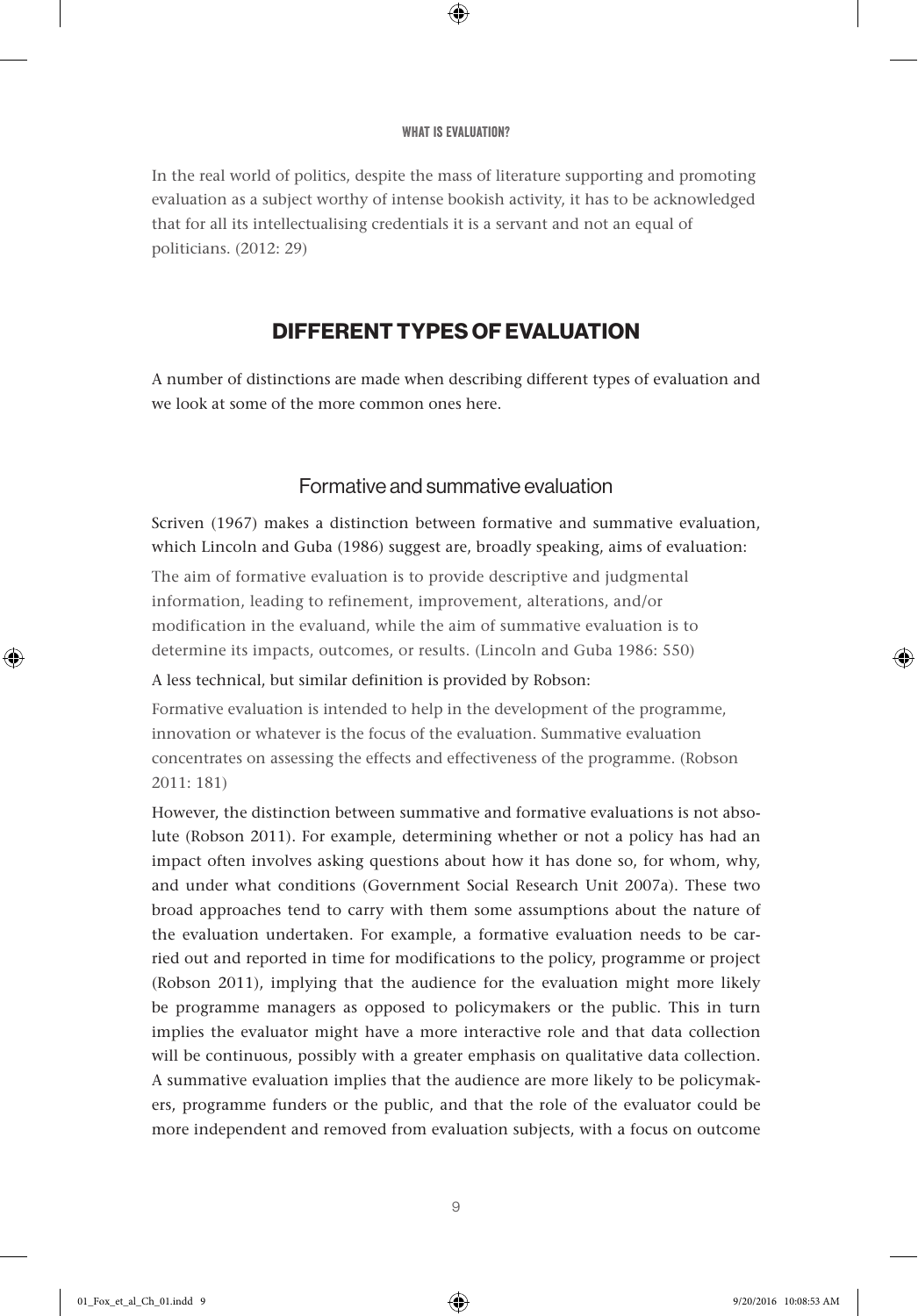⊕

measures and the production of formal evaluation reports. Potential distinctions are illustrated in Table 1.1.

|                                 | <b>Formative</b>                                               | <b>Summative</b>                                   |
|---------------------------------|----------------------------------------------------------------|----------------------------------------------------|
| Target audience                 | Programme managers/practitioners                               | Policymakers/funders the<br>public                 |
| Focus of data<br>collection     | Clarification of goals<br>Nature of implementation             | Identifying outcomes                               |
| Role of evaluator               | More likely to be interactive and<br>involved                  | More likely to be independent or<br>'arm's length' |
| Methodology                     | Quantitative and qualitative (emphasis<br>on latter)           | Emphasis on quantitative                           |
| Frequency of data<br>collection | Continuous monitoring                                          | At intervals                                       |
| Reporting<br>procedures         | Both formal and informal via<br>discussion groups and meetings | Formal reports                                     |
| Frequency of<br>reporting       | Throughout period of observation/<br>study                     | On completion of evaluation                        |

**Table 1.1** Distinguishing a formative and summative evaluation (based on Scriven 1967 and Herman et al. 1987)

## Process (implementation) and impact (outcome) evaluation

Another common distinction in the evaluation world is that between process (sometimes referred to as implementation) and impact (sometimes referred to as outcome) evaluation. Traditionally, evaluation was restricted to questions concerning impact or outcome and typical among these might be (based on HM Treasury 2013):

- What were the policy, programme or project outcomes?
- Did the policy, programme or project achieve its stated objectives?
- Were there any observed changes, and if so how big were these changes and how much could be said to have been caused by the policy, programme or project as opposed to other factors?
- How did any changes vary across different individuals, stakeholders, sections of society and so on, and how did these compare with what was anticipated?
- Did any outcomes occur which were not originally intended, and if so, what were they and how significant were these?

Process evaluation answers the question 'How was the policy, programme or project delivered?' (HM Treasury 2013) or the 'What is going on?' question (Robson 2011). Process evaluation may provide a useful additional element to an outcome evaluation, helping to explain *why* an intervention did or didn't work. However, a process

◈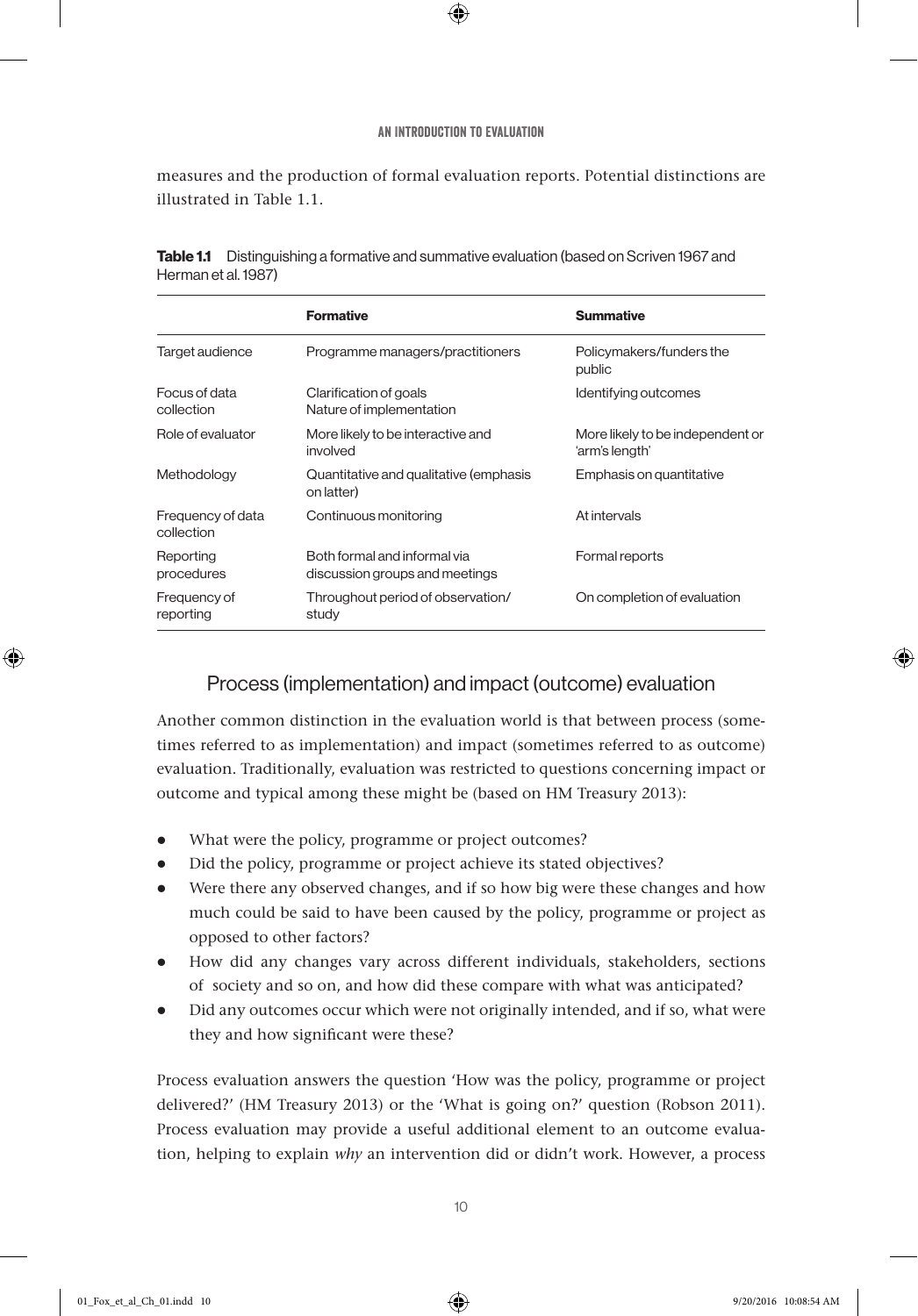⊕

evaluation may be a 'standalone' exercise designed to provide a detailed description of the implementation process or a counterpoint to an 'official' view of what should be happening in a policy, programme or project (Robson 2011).

Impact evaluation therefore looks similar to summative evaluation and process evaluation looks similar to formative evaluation, but there are distinctions. For example, a summative evaluation occurs at the end of a programme, whereas an impact evaluation need not necessarily do so.

# A note on terminology: impact versus outcome and process versus implementation

In this book we generally use the term 'impact evaluation' rather than 'outcome evaluation'. The two terms overlap, but have slightly different meanings. An outcome evaluation assesses whether a programme delivered outcomes specified in the programme, whereas an impact evaluation is broader and also considers unintended or wider outcomes. We also generally use the term 'process evaluation' rather than 'implementation evaluation'. Again, the two terms overlap, but whereas an implementation evaluation assesses whether a programme was delivered as intended, a process evaluation also considers unintended or wider delivery issues.

# Economic evaluation

A summative or outcome evaluation might demonstrate the impact of a policy, programme or project but will not by itself show whether those outcomes justified the investment (HM Treasury 2013). Evaluators may ask (based on Dhiri and Brand 1999):

- What was the true cost of an intervention?
- Did the outcome(s) achieved justify the investment of resources?
- Was this the most efficient way of realising the desired outcome(s) or could the same outcome(s) have been achieved at a lower cost through an alternate course of action?
- How should additional resources be spent?

In general, attempts to address these issues fall into one of three forms:

- Cost Analysis is a partial form of economic evaluation that deals only with the costs of an intervention (Drummond et al. 2005).
- Cost Effectiveness Analysis values the costs of implementation and relates these to the total quantity of outcome generated to produce a 'cost per unit of outcome' estimate. The consequences of the policy, programme or project are not valued and the results are expressed as a cost-effectiveness ratio such as 'the cost per additional individual placed in employment' (HM Treasury 2013).

◈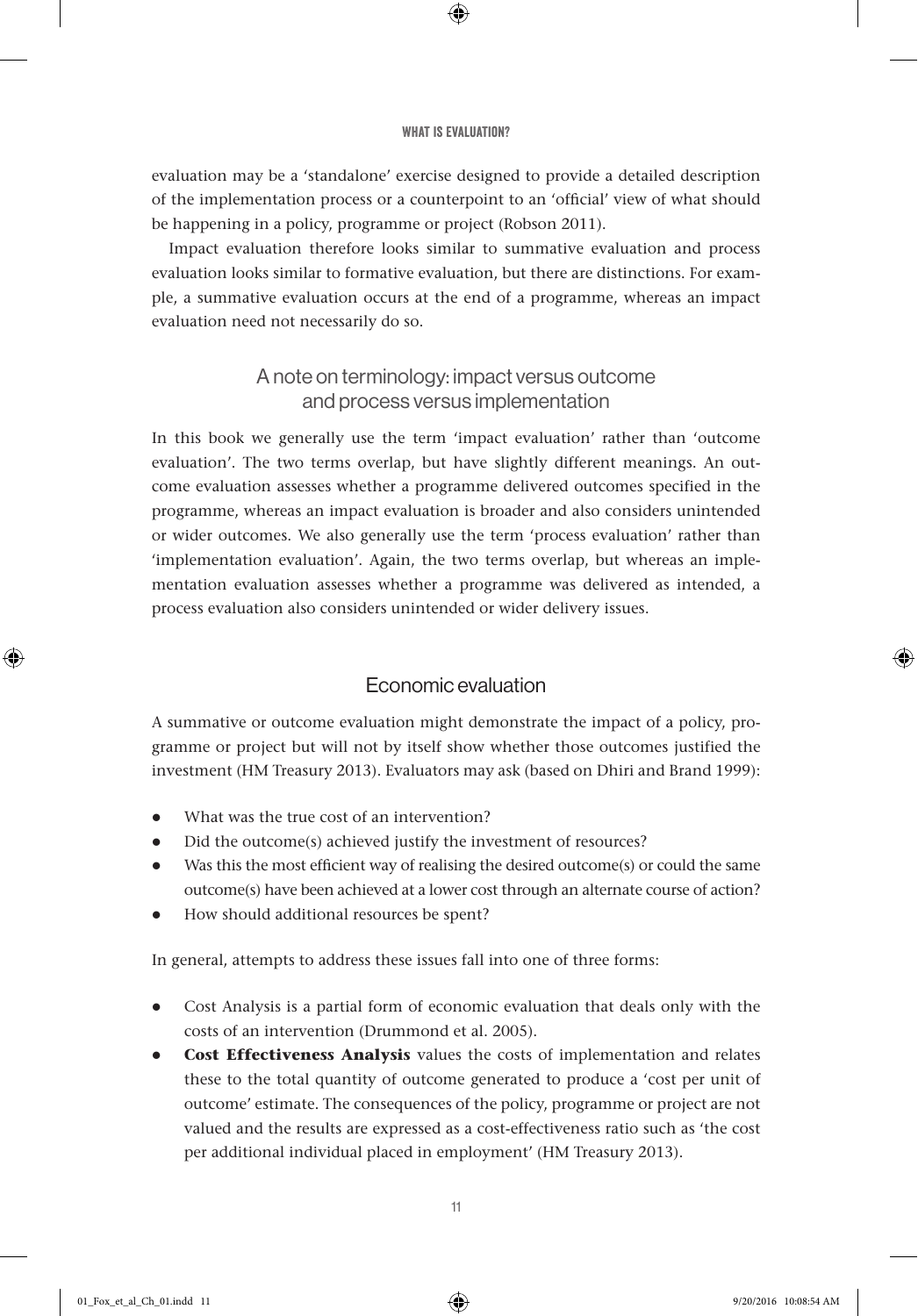⊕

**Cost Benefit Analysis** (CBA) goes further than a cost effectiveness analysis and the consequences of the policy, programme or project are valued in monetary terms (Drummond et al. 2005). Results are often expressed as a cost-benefit ratio such as 'for every dollar spent placing an individual in employment there is a return of two dollars'. Potentially this makes it the broadest form of economic evaluation method, however, as we will discuss later, difficulties in capturing and measuring the wider consequences of an intervention means that, in reality, its scope can be limited.

We look at economic evaluation in more detail in Chapter 6.

# Ex ante and ex post evaluations

Evaluation can be prospective or retrospective. A *prospective* or **ex ante evaluation**  takes place before a programme or project has been implemented, whereas a *retrospective* or **ex post evaluation** takes place once a programme or project is in place and has demonstrated that it has had an impact (Rossi et al. 2004).

Ex ante evaluations are most commonly undertaken by governments or similar bodies as part of the policy and programme development cycle. They normally have a strong economic component. The European Commission (2001) defines ex ante evaluation thus:

Ex ante evaluation is a process that supports the preparation of proposals for new or renewed Community actions. Its purpose is to gather information and carry out analyses that help to define objectives, to ensure that these objectives can be met, that the instruments used are cost-effective and that reliable later evaluation will be possible. (European Commission 2001: 3)

Ex post evaluation is far more common than ex ante evaluation and the bulk of this book concentrates on approaches more commonly associated with ex post evaluation.

The distinction between ex ante and ex post evaluation alerts us to the idea that different types of evaluation will be relevant at different points in the policymaking or programme development process. The Public Service Transformation Network (2014) identified a series of stages in a project or programme life-cycle: development and design; implementation; delivery; and scaling-up. They suggest that various types of evaluation are likely to be relevant at different stages in this lifecycle, as illustrated in Figure 1.1.

However, the underlying assumption in this model is that policymaking is a rational process. The rational model suggests a logical and ordered sequence of policymaking phases that follow a linear process and where evaluation knowledge is apolitical and neutral (Stone et al. 2001). However, many would argue that the reality of policymaking is more complicated. Clearly, policymakers do not just rely on evidence generated from robust evaluations: they bring their own experience, expertise and judgement

◈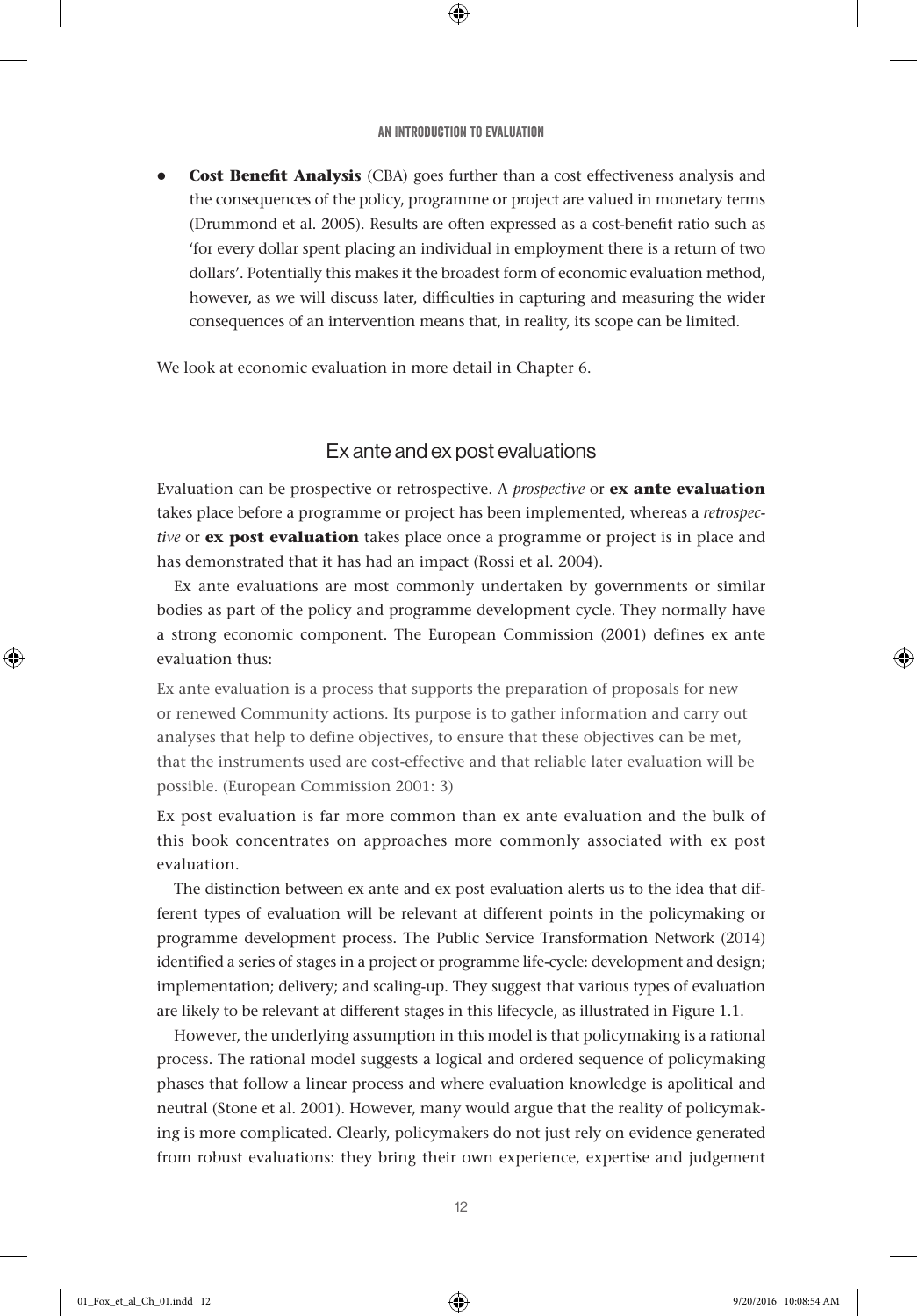⊕



**Figure 1.1** Evaluation through the lifecycle of a policy or programme (source: Public Service Transformation Network 2014, Figure 1.1)

to the process (Davies 2004). Policymaking also takes place within the context of finite resources and this influences decisions (ibid). Policymakers are also influenced by values (their own, as well as those of politicians and of institutions) along with the habits and traditions of institutions such as Parliament, civil servants and the judiciary (ibid). Outside forces such as lobby groups, pressure groups and consultants are able to influence the policymaking process and that whole process is subject to pragmatics and contingencies such as parliamentary terms and timetables and the capacities of institutions (ibid). Thus many commentators prefer the phrase 'evidenceinformed policy' (e.g. Treadwell Shine and Bartley 2011).

However, some would go further and question the extent to which **evidencebased policymaking** actually takes place at all. Stone et al. (2001) set out alternative models of policymaking where the role of evidence and of evaluators is either marginal (for example, in a 'muddling through' model of policymaking premised on the notions of 'bounded rationality' and 'satisficing') or only influential at certain stages in the development of a 'policy paradigm'.

# Theory-led evaluation

#### Donaldson and Lipsey note that:

Reference to theory is widespread in the contemporary evaluation literature, but what is meant by 'theory' encompasses a confusing mix of concepts ... A newcomer

◈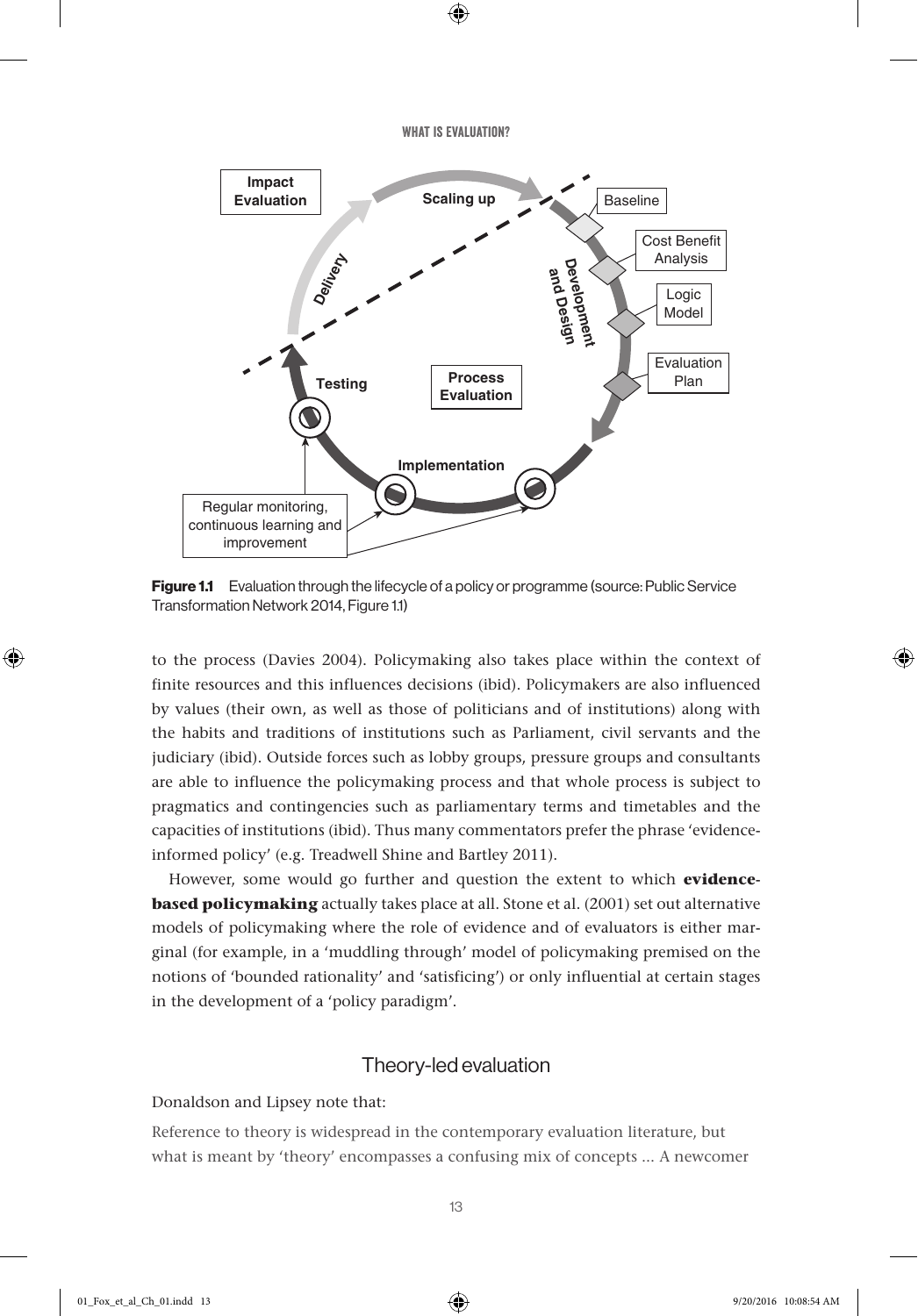⊕

to evaluation, and even a grizzled veteran, could have a difficult time sorting through the closely related and sometimes interchangeable terms that litter the evaluation landscape ... (Donaldson and Lipsey 2006: 57)

As Donaldson and Lipsey note, the challenge here is partly that terms are used inconsistently and with overlapping meanings, but also partly that the role of theory in evaluation is contentious. They suggest that there are three common types of theory encountered in evaluation:

- Evaluation theories are theories of evaluation practice that address questions such as how to understand the nature of what we evaluate, how to assign value to the things we evaluate and their performance, how to construct knowledge, and how to use the knowledge generated by evaluation.
- Social science theories attempt to explain the social world, and when they address social phenomena related to social programmes and the social conditions they are intended to improve, those social theories can be very relevant to evaluation.
- z Theory-based evaluation places emphasis on developing **programme theory** as an integral component of the evaluation process. It is more modest than social theory and deals with the assumptions that guide the way specific policies, programmes and projects are implemented, and are expected to bring about change.

# Evaluation theory

Evaluation theory is largely focused inwards on the evaluation profession and helps evaluators discuss their practice with each other (Donaldson and Lipsey 2006, Shadish 1998). However, evaluation theories can also help evaluators explain various evaluation approaches and practices to those commissioning evaluations, thereby helping find an optimal fit between an **evaluation team** and the needs and interests of the evaluation commissioner (Donaldson and Lipsey 2006). Alkin and Christie (2004), building on work by Alkin (2004), developed an 'evaluation theory tree'. They looked at the work of a number of prominent evaluators and placed each of these on one of three branches of a tree designed to indicate the three streams or traditions in evaluation theory. One concentrated on evaluation methods, another on how data were to be judged or valued, and the third on users and use (Mark et al. 2006). The branches represented the evaluator's *relative degree of emphasis* (ibid.) on the three issues, and in the graphical representation some evaluators sit close to the junction of two branches while others are located at the far end of a branch. Mark and colleagues suggest the evaluation theory tree is useful in highlighting some of the major conceptual emphases in the field of evaluation. We consider evaluation theory in more detail in Chapter 12.

◈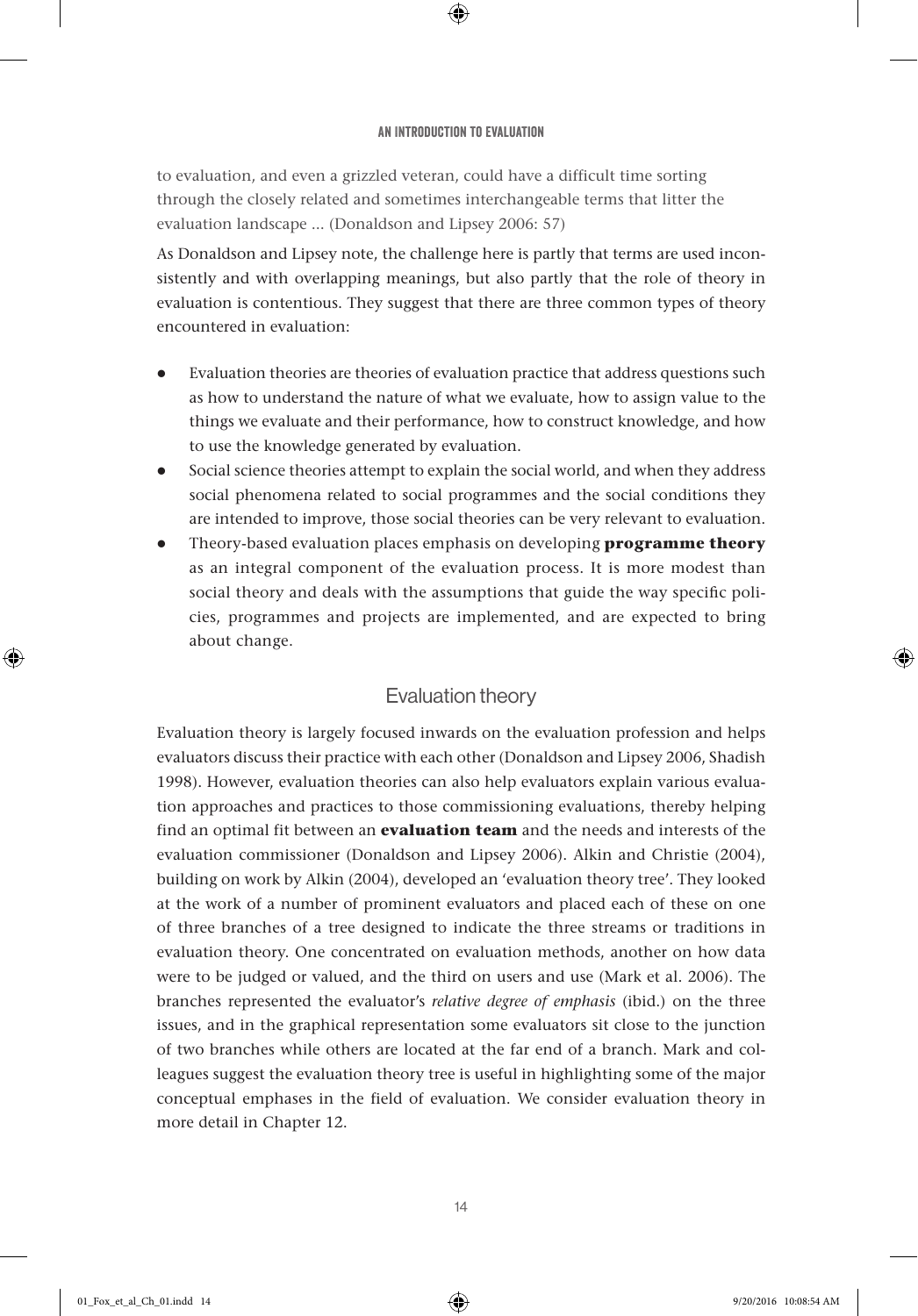⊕

## Social science theory

Donaldson and Lipsey (2006) see several important roles for social science theory in evaluation including informing initial **needs assessment** and programme design, helping evaluators assess the likelihood that programmes will be able to accomplish certain objectives, and guiding evaluation measurement and design issues. Examples of social science theories given by Donaldson and Lipsey include social cognitive learning theory, the theory of planned behaviour, the theory of health behaviour change, and theories of learned helplessness suggesting that 'mid-level theories' are likely to be of most relevance to evaluators.

## Theory-based evaluation

Donaldson and Lipsey (2006) suggest that a well-developed programme theory is useful for framing key evaluation questions and designing sensitive and responsive evaluations. This process often involves programme stakeholders in the articulation of programme theory. While most evaluators would agree that a well-developed programme theory is important some groups of evaluators would go further. In recent years both theories of change and **realistic evaluation** have developed rapidly and they possess some similarities: both see limitations in methods-driven approaches to evaluation design, see theory development as critical to the evaluation process, and emphasise the importance of programme context in understanding how programmes lead to changes in outcomes (Blamey and Mackenzie 2007). And yet they are not entirely interchangeable approaches, use theory in slightly different ways, and arguably are differently suited to evaluating projects, programmes and policies (ibid.). In Chapter 3 we look in more detail at programme theory and in particular at a popular evaluation tool – 'theories of change'.

# **TRENDS IN EVALUATION**

Mark et al. (2006), in their brief commentary on the history of evaluation, argue that there is not *a single history* of evaluation but instead *multiple histories* of evaluation depending upon one's discipline and domain of work. Below, we look at trends in evaluation through a number of different lenses.

# Evaluation 'booms'

Evaluation has a relatively short history when compared to that of the wider social sciences. Some histories of evaluation, particularly with a US focus, point to the

◈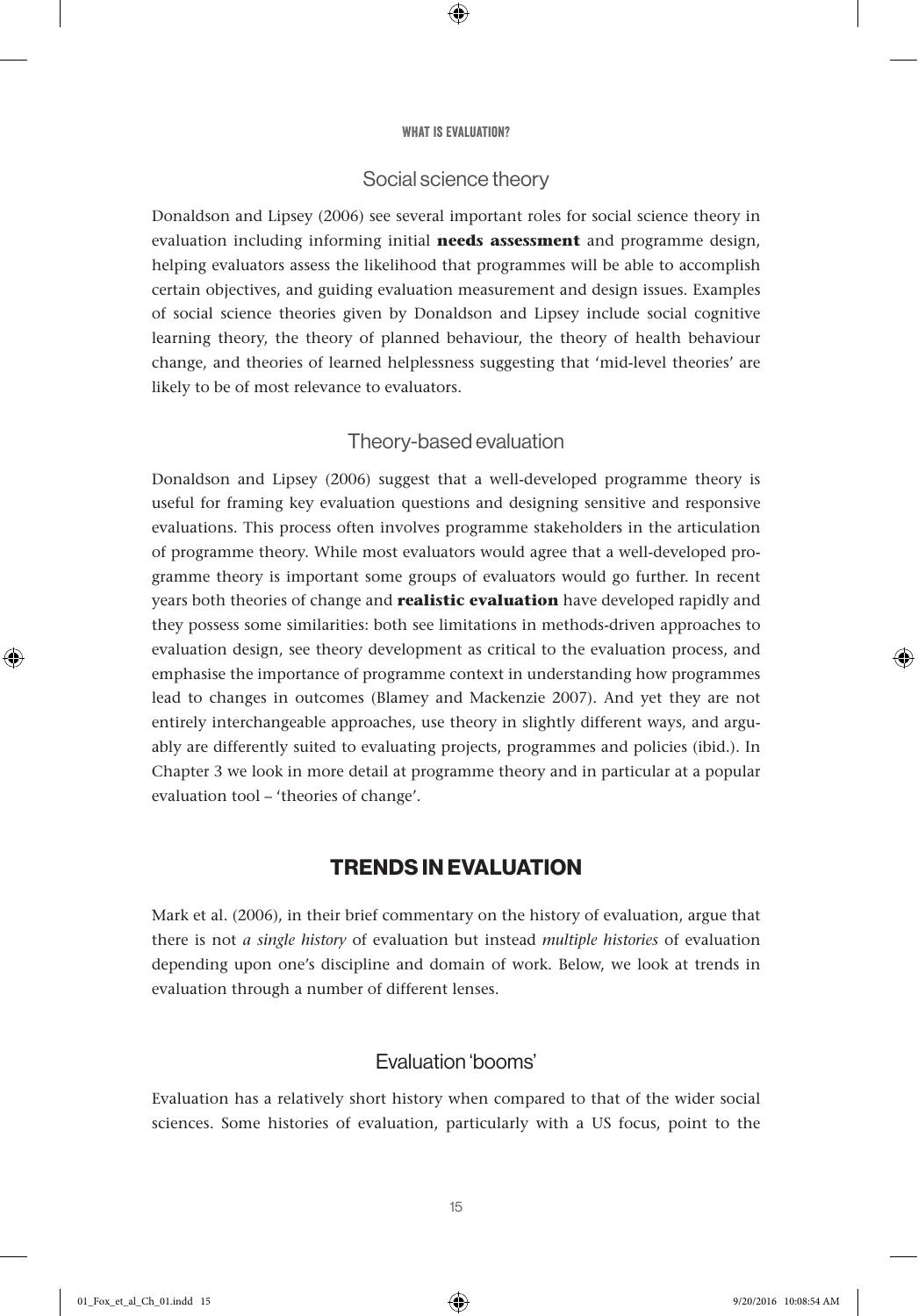⊕

evaluations of social programmes in sectors such as education and public health prior to the First World War as the start of the modern history of evaluation, characterised by the application of social research methods to programme evaluation (see, for instance, Rossi et al. 2004). By the 1930s, social scientists were using rigorous methods to assess a range of social programmes, with the Second World War providing a strong boost as evaluators worked with the US Army to develop procedures for monitoring soldier morale and evaluating personnel policies and propaganda techniques (ibid.).

## The first 'boom' in evaluation

Donaldson and Lipsey (2006) note that the first major boom in evaluation seemed to occur in the United States in the late 1960s and 70s under the Kennedy and Johnson administrations, when large social programmes funded by Federal government led to the development of experimental and **quasi-experimental** approaches to evaluation. These are evaluation designs that involve the use of **control groups**, and in the case of **experiments** a random allocation of evaluation subjects between an intervention and a control group. They are designs that draw on the tradition of laboratory experiments in disciplines such as medicine, psychology and agriculture. We discuss these evaluation designs in detail in Chapter 5. This first, post-war, boom period was also characterised by developments in social research methods, including sample surveys and advanced statistical procedures (Rossi et al. 2004). An evaluation community was emerging by the 1970s, and the first journal in evaluation, *Evaluation Review*, was launched in 1976 by Sage Publications (ibid.).

# The second 'boom' in evaluation

Building on their previous work, Donaldson and Lipsey (2006) describe a 'second boom in evaluation' which happened during the last years of the twentieth century and the early years of the twenty first. This is more global and includes a wider range of governmental and non-governmental organisations commissioning evaluations and a growing number of evaluation professionals and professional associations. Evaluation as a practice has become globalised principally due to the link between effectiveness, transparency and accountability. Another characteristic of this second boom is the development of new theories of evaluation, new evaluation methods and new evaluation tools designed to address a broader and more diverse range of evaluation practice challenges (Donaldson and Lipsey 2006). This also represents a shift with evaluation, no longer shaped mainly by the interests of evaluators and consumers of evaluation exercising significant influence (Rossi et al. 2004). For Rossi and colleagues

◈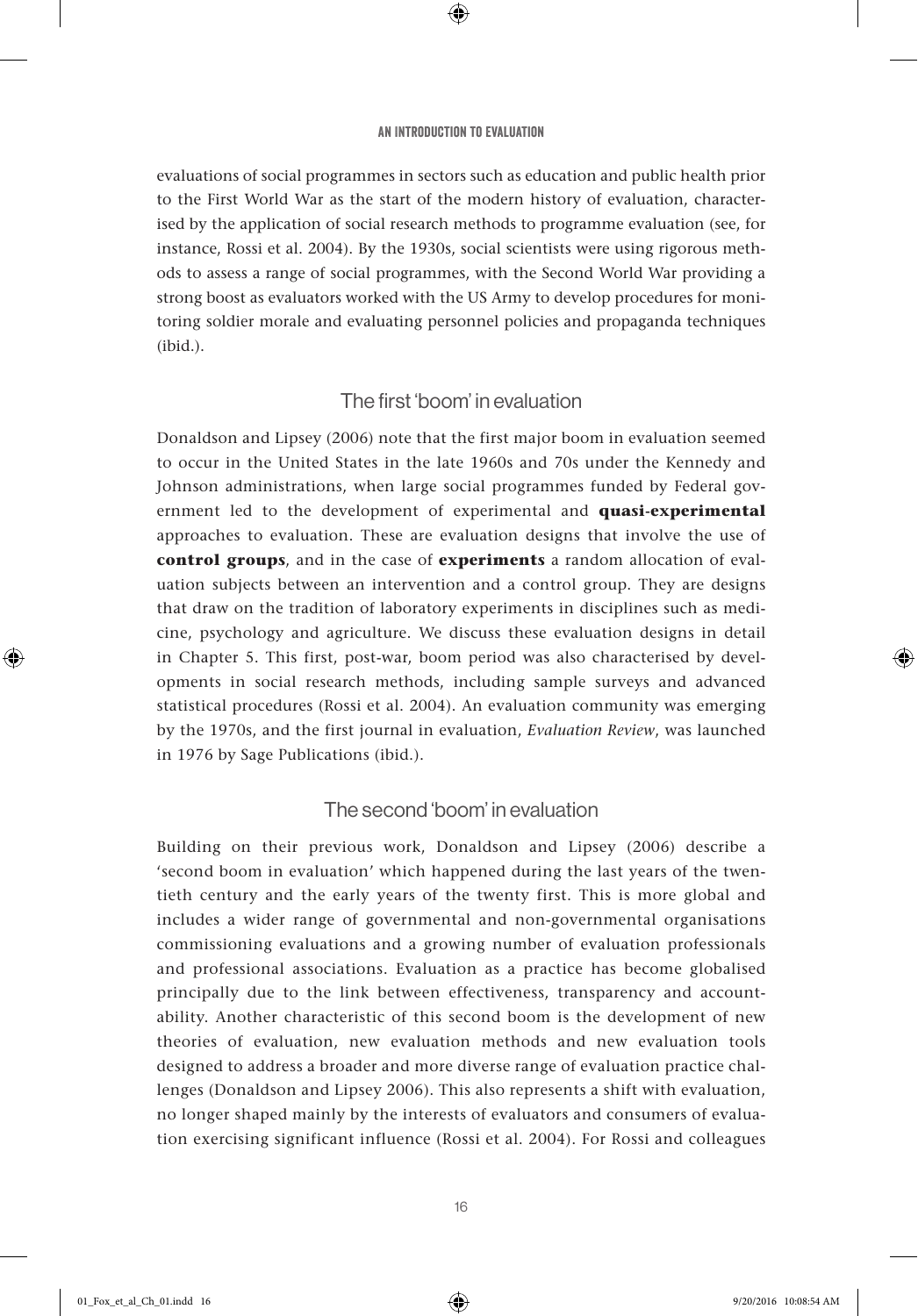⊕

# the incorporation of the consumer perspective has moved evaluation beyond academic social science:

Evaluation has now become a political and managerial activity that makes significant input into the complex mosaic from which emerge policy decisions and resources for starting, enlarging, changing or sustaining programs to better the human condition. (Rossi et al. 2004: 10)

An implication of this move is that evaluation must be seen as an integral part of the social policy and public administration.

# Real time evaluation

Real time evaluation (RTE) as a concept and practice took greater hold in the humanitarian sector. This was driven by a need to produce rapid assessments of interventions in emergency situations, where time is of the essence and failures are not opportunities for learning. Rather, programme failures in emergency contexts may lead to dramatic consequences. The focus is mostly on process. Additionally:

Unlike the majority of final ex-post evaluations, the process and products of an RTE are integrated within the programme cycle. Interaction with programme staff and managers during the course of implementation means that discussion, which may or may not be reflected in a final document, can help to bring about changes in the programme, rather than just reflecting on its quality after the event. (Herson and Mitchell 2005: 43)

More recently, Oxfam began trialling real time evaluations in its interventions in fragile and conflict-affected states and in crisis situations, i.e. in rapidly changing contexts that were unstructured and unpredictable, much as in emergency situations.

RTE embodies the rapid metamorphosis that evaluations go through notably in certain sectors like the humanitarian and international development ones. The latter are increasingly under pressure to demonstrate effectiveness and impact due to either the squeeze in countries' Official Development Assistance (ODA) or change in the prioritisation of countries' ODA allocations. However demonstrating effectiveness and impact in complex, rapidly changing contexts, where the availability of and access to data can be a challenge, has led to a proliferation of evaluation approaches that do not strictly conform to textbook instructions.

### Evaluation, social policy and public administration

Several commentators have charted the relationship between the evaluation sector and changing fashions in government.

◈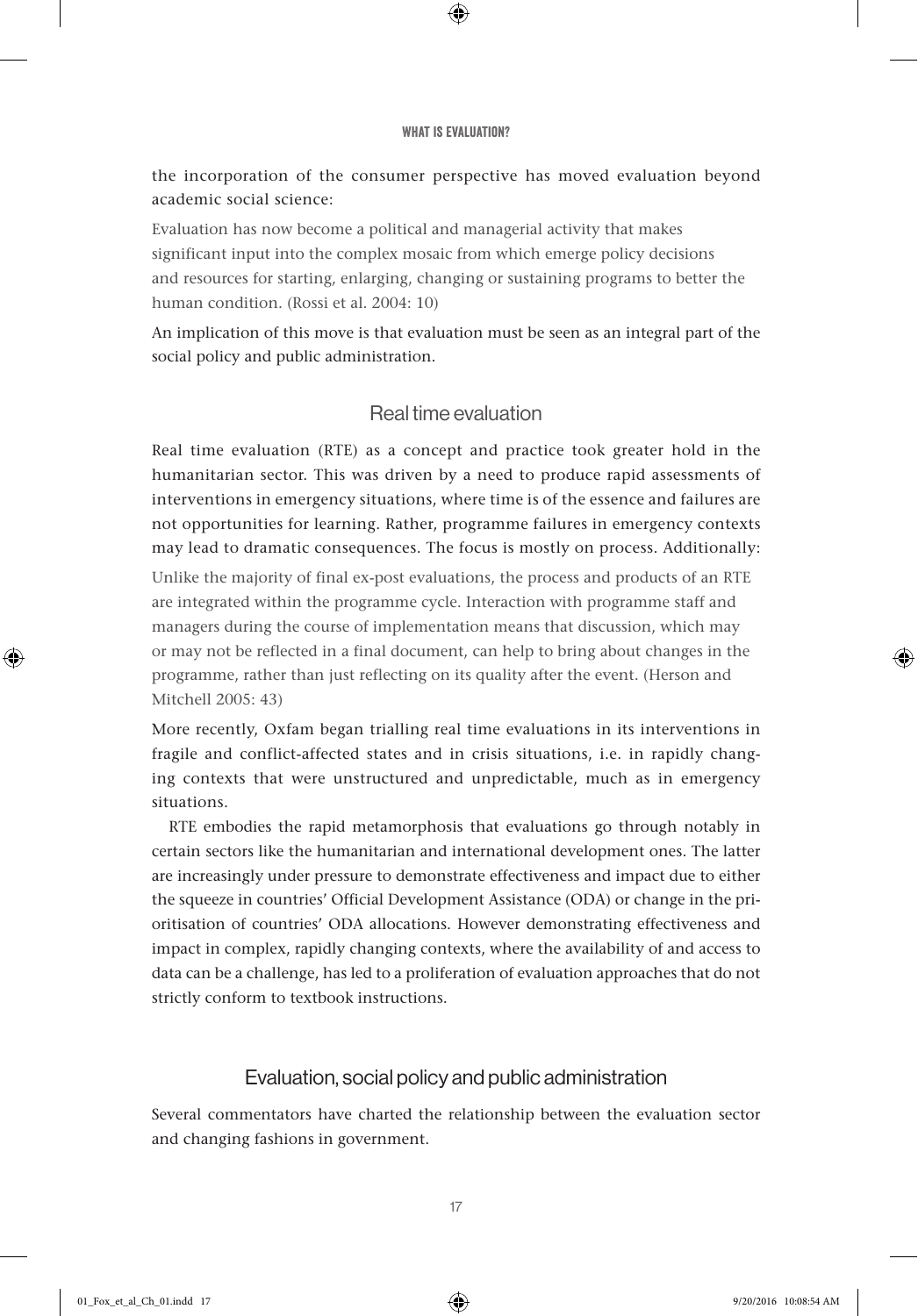⊕

## The growth of government

Rossi et al. (2004) note that the expansion of evaluation accompanied the (US) expansion of government, particularly at the federal level. They note that in the 1930s the Great Depression in the US saw rapid growth in 'human services' provided by government, and during that same period social scientists started to investigate the political, organisational and administrative decision making that took place in government. As government became increasingly complex and technical the importance of evaluation started to be acknowledged by politicians and administrators (ibid.). As described above, evaluation continued to expand rapidly during the Kennedy and Johnson administrations in the 1960s in response to large-scale social programmes such as the War on Poverty and the Great Society (ibid.). This was growth primarily in summative, goals-based evaluation – what Vedung (2010) describes as the 'science-driven wave':

From its inception in the late 1950s and consolidation in the mid-1960s, evaluation has been embedded into one of the great narratives of our time: that the world can be made more humane if capitalism and the market economy can be reined in by appropriate doses of central policy planning and public intervention at a comprehensive level ... In public-sector thinking, this was hailed as a victory of a kind of rationality. Public policy should be made more scientific and sensible. (Vedung 2010: 265)

## Neo-liberalism and new public management

However, in the post-war period the dominance of the *scientific* approach to evaluation most clearly expressed in experimental evaluation designs was challenged on a number of fronts. In some branches of the social sciences the positivist paradigm that the scientific approach rests upon was questioned (we discuss this in more detail in Chapter 12) and throughout the 1970s and 80s evaluation theory saw the increasing influence of more pluralistic and naturalistic approaches to evaluation ( Lincoln and Guba 1986). In the US, the Reagan administration of 1980 signalled the start of attempts to curtail domestic federal expenditure (Rossi et al. 2004), and in the UK Thatcher's government of 1979 introduced a new approach to public sector accountability that since has become known as 'the new public management' or 'managerialism' (Palfrey et al. 2012), a trend that continued through successive governments including the Blair administration of 1997 (6 and Peck 2004), the Brown administration and the Conservative government under the stewardship of David Cameron. This new emphasis on accountability and 'value for money', or what Vedung refers to as the 'neo-liberal wave', has, if anything, strengthened the position of evaluation, although at the same time it has changed it:

In the neo-liberal wave, it is regarded as imperative that the fundamental principal in a representative democracy, the demos, has a right to know how her agents spend her

◈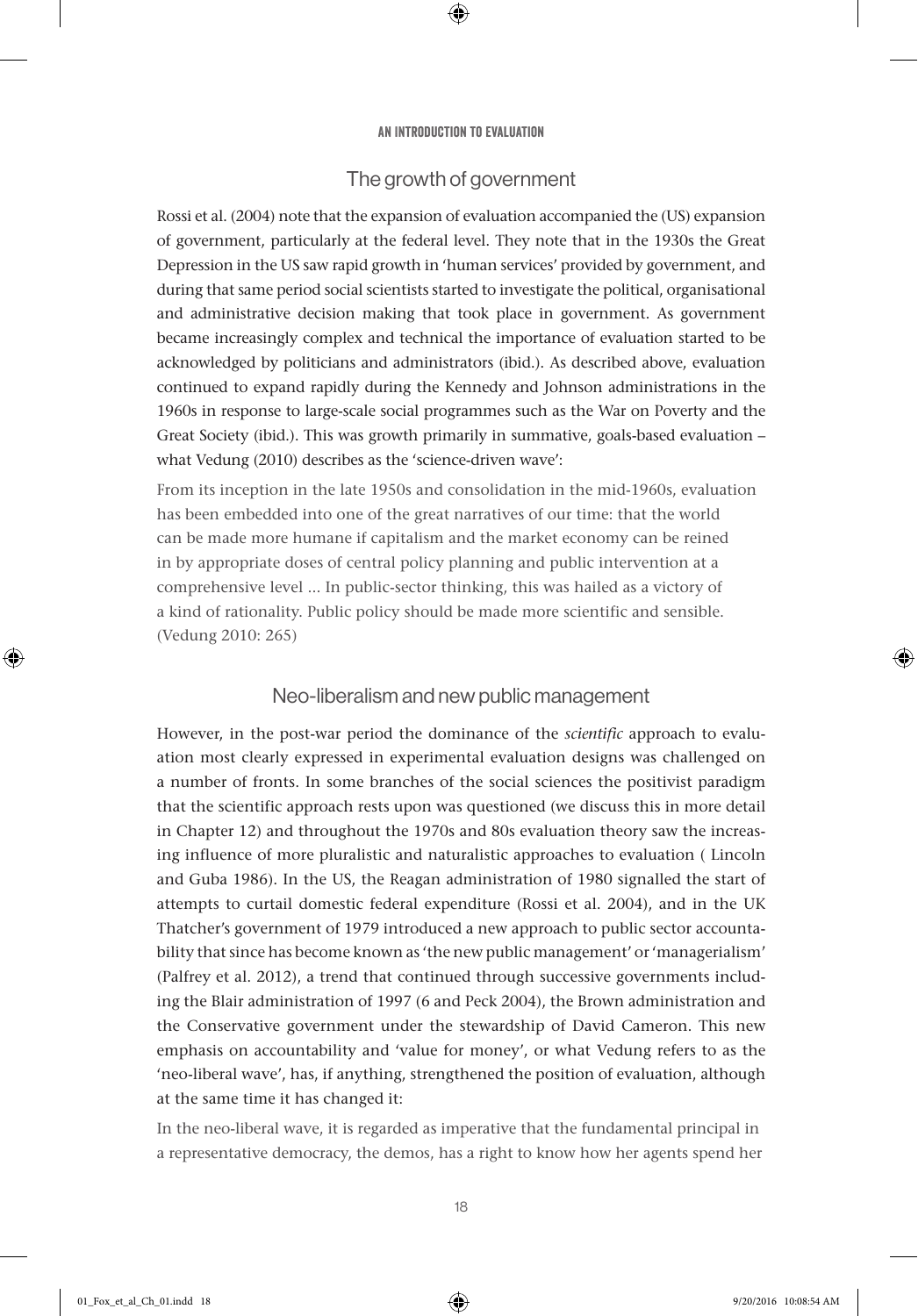⊕

money. This results in an increased emphasis on the accountability of agents in terms of resource use, by checking for economy, effectiveness and cost efficiency. Evaluation has thus been strengthened and, above all, taken on new forms. Evaluation has become a permanent feature of results-based management and of outsourcing. Evaluation has taken on new expressions in the form of accountability assessments, performance measurement and consumer satisfaction appraisal. Quality assurance and benchmarking are also recommended. (Vedung 2010: 273)

# Evidence-based policy and practice

However, it is too simplistic to characterise the development of the evaluation sector as starting with goal-based models, which are then superceded by actor models and economic models. In this regard, Vedung's (2010) analogy of different waves of evaluation depositing sediments which form present-day evaluation activities is useful. For Vedung the most recent 'wave' of evaluation started in the mid-1990s and is the 'evidence-based wave'. In this wave, a hierarchy of evaluation designs in which experiments are the 'gold standard' has been advocated across a number of different sectors and championed by governments of differing political persuasions on both sides of the Atlantic. There is no doubt that the rise of Evidence-Based Medicine, in which systematic reviews of the evaluation evidence in which Randomised Control Trials are favoured has been influential in this movement. Many policymakers and academics from across the social policy spectrum and on both sides of the Atlantic have been impressed with the Cochrane Collaboration (www.cochrane.org) and its impact on health care, and have discussed the possibility of implementing similar models of evidence-based practice in sectors as diverse as criminal justice, education and development. The more recently established Campbell Collaboration (www. campbellcollaboration.org) is perhaps the most systematic in attempting to replicate this approach across social policy.

#### $-$  CHAPTER SUMMARY  $-$

- Evaluation can be distinguished from monitoring, performance management, audit and accreditation by its use of social research methods.
- Evaluation can be distinguished from other types of research by its emphasis on judgements of value. Research is undertaken to resolve a problem while evaluation is undertaken to establish value. Evaluation is thus inherently political, raising questions about whether it is necessarily subjective, or can claim objectivity.
- A formative evaluation studies the development of a programme.
- A summative evaluation studies the effectiveness of a programme.

*(Continued)*

◈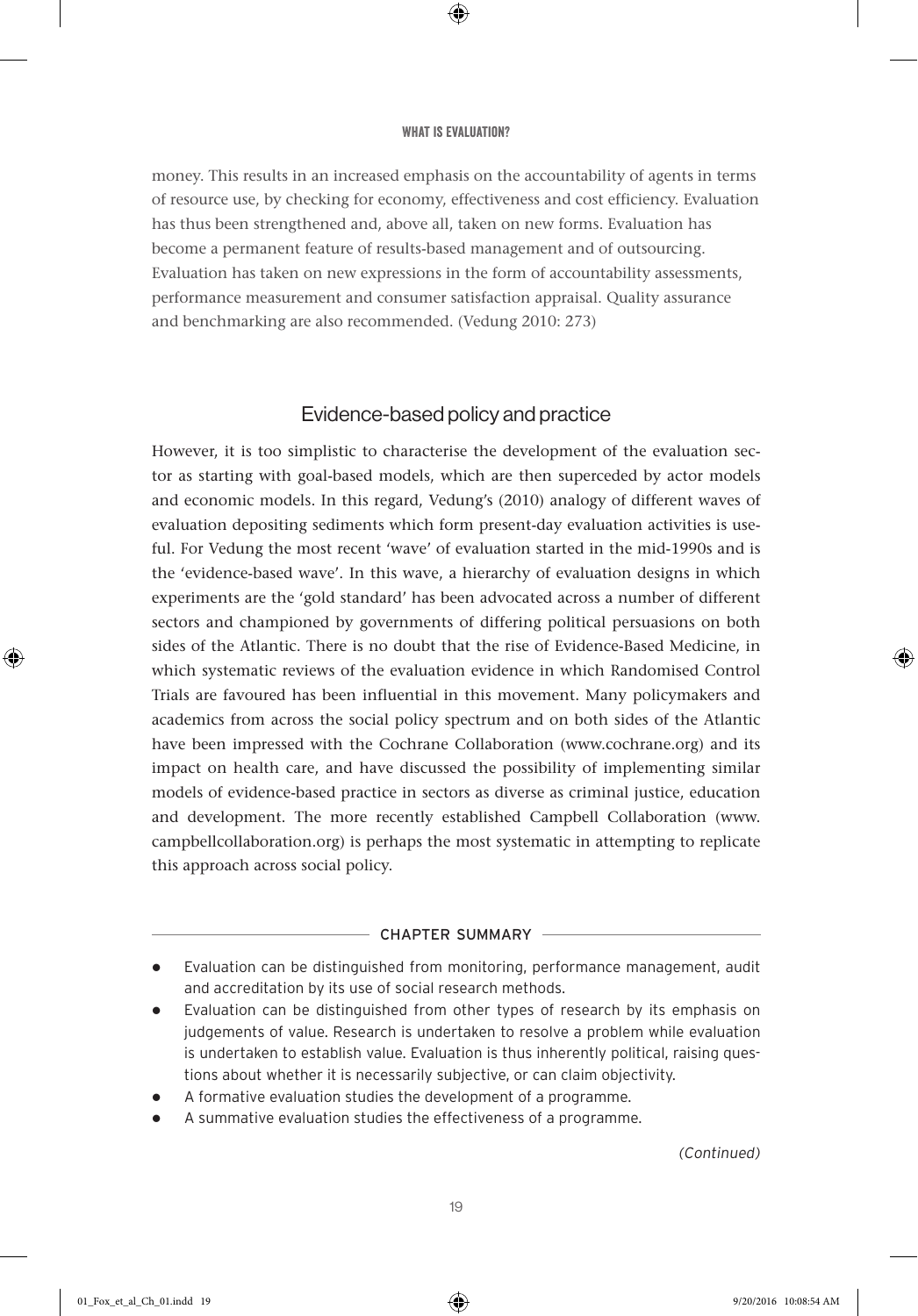⊕

#### *(Continued)*

- A process or implementation evaluation studies the process of delivering a programme.
- An outcome or impact evaluation studies the outcome of a programme.
- An economic evaluation studies the worth of a programme.
- Theory-based evaluations start with a programme theory that informs the evaluation design and subsequent evaluation activity.
- Evaluation has a relatively short history when compared to the wider social sciences.
- One way to understand the historical development of evaluation is to set it alongside the development of government. Evaluation had its first 'boom' in the post-war period as governments expanded their health and social responsibilities. Over recent decades trends in evaluation have reflected neo-liberal and managerialist trends in government.
- Some would argue that the most recent 'wave' of evaluation is inextricably linked to the move towards 'evidence-based policy', and is characterised by the resurgence of a 'scientific' approach to evaluation.

#### $-$  FURTHER READING  $-$

The introductory chapter to *The SAGE Handbook of Evaluation* by Mark and colleagues discusses definitions of evaluation and provides a short overview of the history of evaluation:

Mark M, Greene J and Shaw I (2006) 'The evaluation of policies, programs, and practices', in Shaw I, Greene J and Mark M (eds) *The SAGE Handbook of Evaluation.* London: Sage.

Similar ground is covered by Rossi and colleagues in the first chapter of their book:

Rossi P, Lipsey M and Freeman H (2004) *Evaluation: A Systematic Approach.* London: Sage.

While the focus of the article is on dissemination, Vedung also provides a concise view of how evaluation has developed as a discipline and some of the big ideas that have shaped it: Vedung E (2010) 'Four waves of evaluation diffusion', *Evaluation* 16(3): 263—77.

◈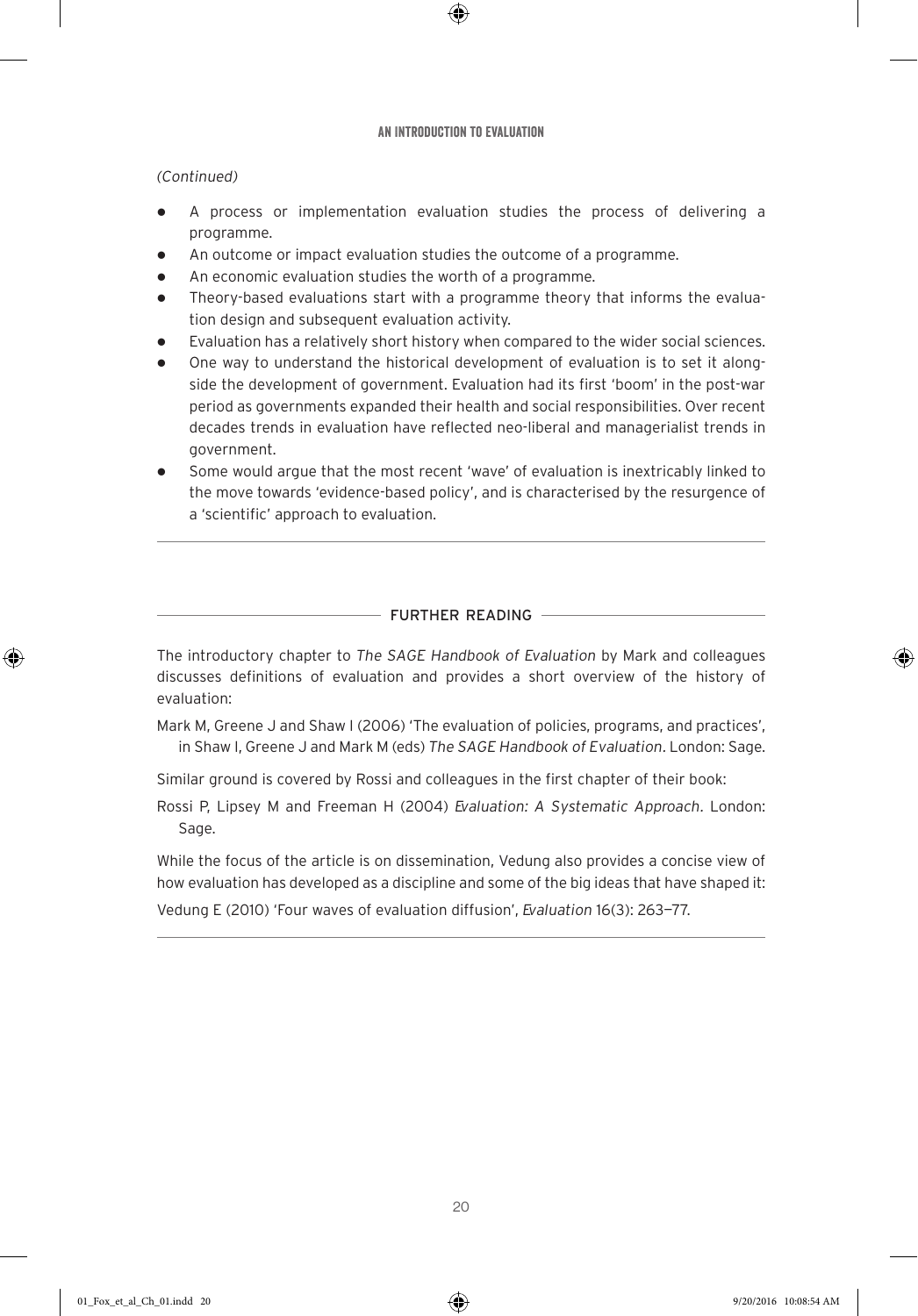

 $\overline{\phantom{a}}$